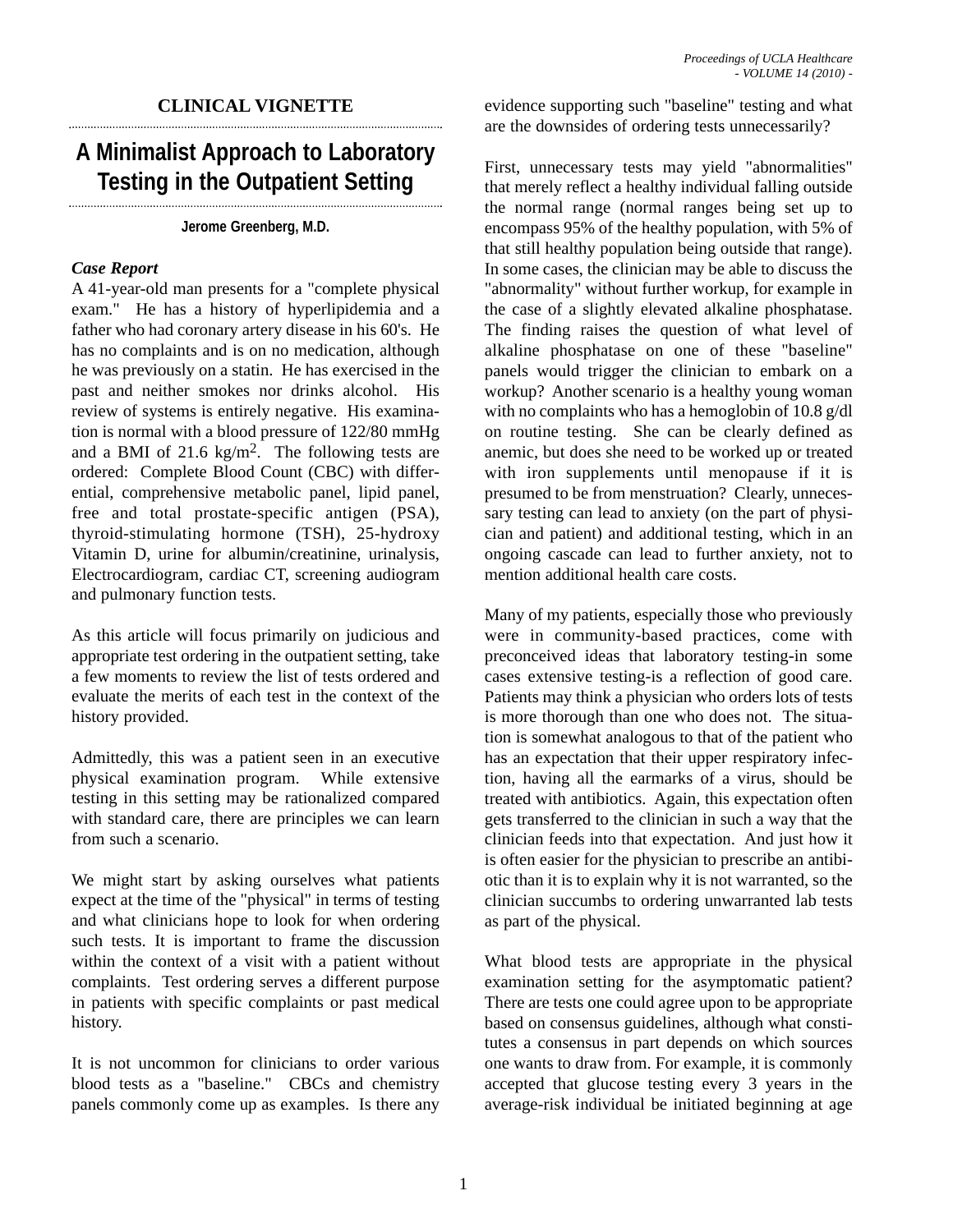45.1,2 A lower age threshold is applicable to those with risk factors for diabetes. Lipid testing is also an accepted screening test in healthy individuals, although there are differing guidelines. For example, the National Cholesterol Education Program (ATP III) recommends screening every 5 years over age 20.3 The USPSTF in 2008 issued new recommendations, that of screening men 35 and older, men 20 to 35 if increased risk for coronary artery disease (CAD), and women 20 or older if increased risk of CAD.4 PSA screening has its own controversy and it is still something best decided upon between patient and clinician with an informed discussion, in otherwise low-risk men.

Some tests fall in the gray zone in that there are not as well-established evidence-based guidelines to support them. With regards to screening for thyroid disease in asymptomatic patients, the USPSTF could not determine the balance of harms and benefits<sup>5</sup>; the American Thyroid Association recommends everyone over 35 be screened every 5 years with women of particular concern<sup>6</sup>; and the American Association of Clinical Endocrinologists recommends all women be tested by age 50.7 A position paper from the American College of Physicians concluded that office-based screening "may be indicated in women older than 50 years of age."8 Disparate recommendations can be found with Vitamin D testing as well, with the Agency for Health Care Research and Quality consensus guidelines in 2008 recommending screening only for those over 50 with osteoporosis<sup>9</sup>, while in clinical practice, clinicians are generally screening anywhere from a certain subpopulation to everyone in their practice. Indeed, Dr. Michael Holick, considered a "vanguard of the pro-D forces" and the author of a 2007 NEJM review, recently reported that he is not an advocate of routine screening for vitamin D deficiency.<sup>10</sup> Clinicians can be easily overwhelmed in terms of knowing what to order for the healthy patient. No good evidence exists for the ordering of complete blood counts or chemistry panels as part of routine testing, yet they continue to be ordered by many physicians.11,12

In the past, there was an argument for cost-effectiveness in ordering only the minimal tests indicated. With the advent of extensive automation in the laboratory, there is little difference when ordering multiple tests or a few tests out of a panel. Since most insurance carriers follow Medicare rules, it makes little difference from that point of view, one exception being HMO patients, whose carriers pay a set monthly fee up-front for lab costs.<sup>13</sup> Nevertheless, there is a requirement for proper ordering of tests according to federal law and regulations, meaning one should order tests based on medical necessity.

There are many opportunities to practice a minimalist approach to test ordering. As an example, if I have a patient on a statin who has a normal liver test intially and am following liver tests annually, I will order a simple alanine aminotransferase test (ALT) as opposed to a hepatic panel. This is because the ALT is the most sensitive indicator of drug-induced liver damage, at least as it relates to statins. Thus, if I have a normal ALT, I will feel comfortable with this result and can avoid having to look at other numbers whose values may fluctuate slightly from time to time. I do this knowing also that the chance of developing liver problems after having no problems initially on a statin, barring any increase in dosage, is quite rare. Another example of minimalist ordering includes getting a total and HDL cholesterol in a low to average-risk patient who has not had high readings in the past. For patients that are not fasting, this also avoids them having to come back a second time if the total and HDL readings are in the normal range.

Admittedly, not all patients are content with this approach to test ordering. Many patients may feel that there is some cost-cutting or an incomplete evaluation. Some patients have become accustomed to getting lipid levels checked every 3 or 6 months, despite normal or stable readings over time. I try to explain my rationale including the downside of overtesting. Much of the time that suffices, but not always.

So, going back to the case presented initially, what tests would I have ordered on this patient coming in for a (non-executive) physical? Probably not much more than a lipid panel. I like to point out to residents and students that if one can become comfortable with a minimalist approach, meaning practicing good medicine without relying on extraneous testing to do so, one reaps the benefits of having to review many less numbers. Over time, this can lead to less anxiety and, I believe, better patient care.